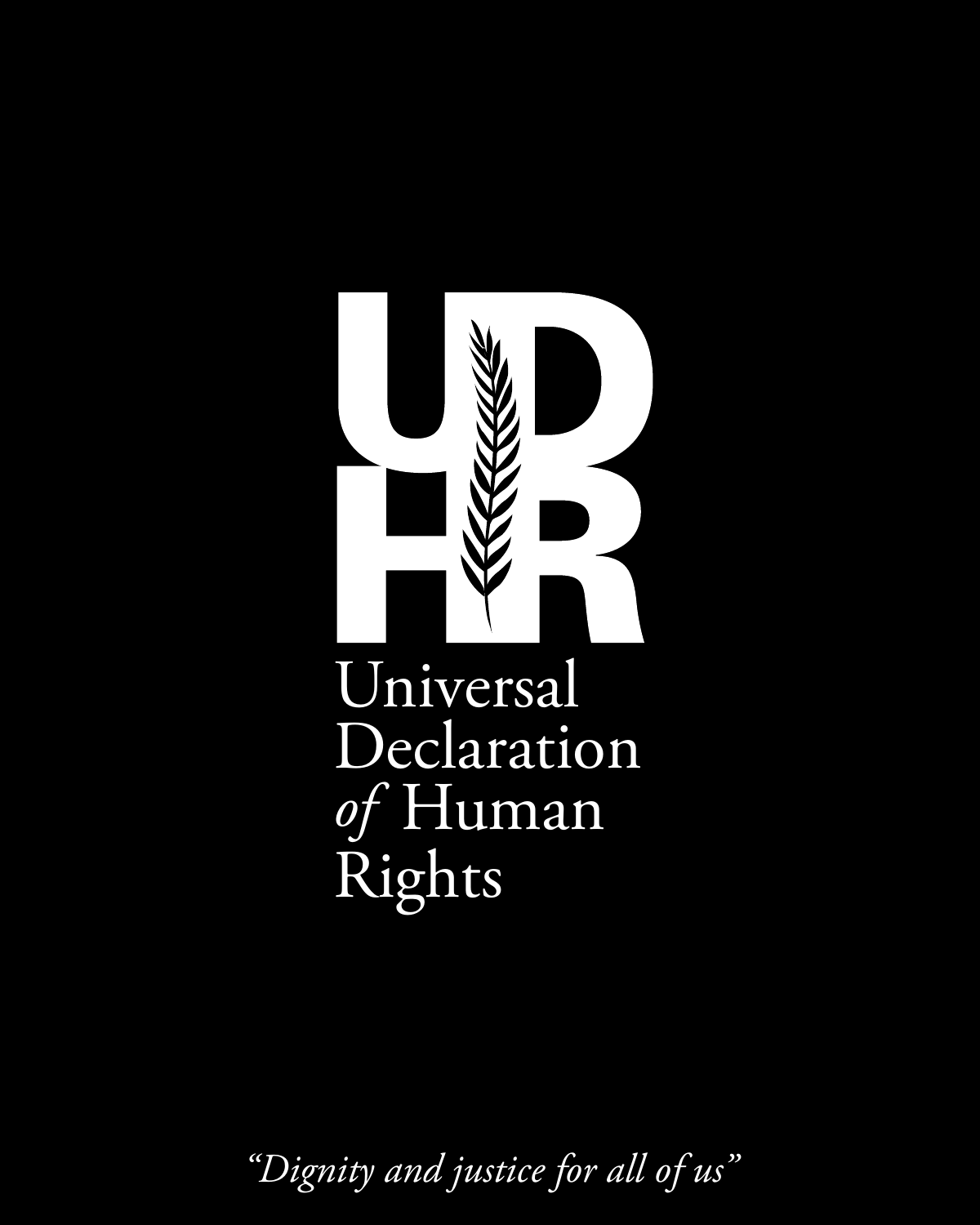**'** *Where, after all, do universal human rights begin? In small places, close to home–so close and so small that they cannot be seen on any maps of the world. Yet they are the world of the individual person; the neighborhood he lives in; the school or college he attends; the factory, farm, or office where he works. Such are the places*<br>-Cleanor Robert

**'** *where every man, woman, and child seeks equal justice, equal opportunity, equal dignity without discrimination. Unless these rights have meaning there, they have little meaning anywhere. Without concerted citizen action to uphold them close to home, we shall look in vain for progress in the larger world.*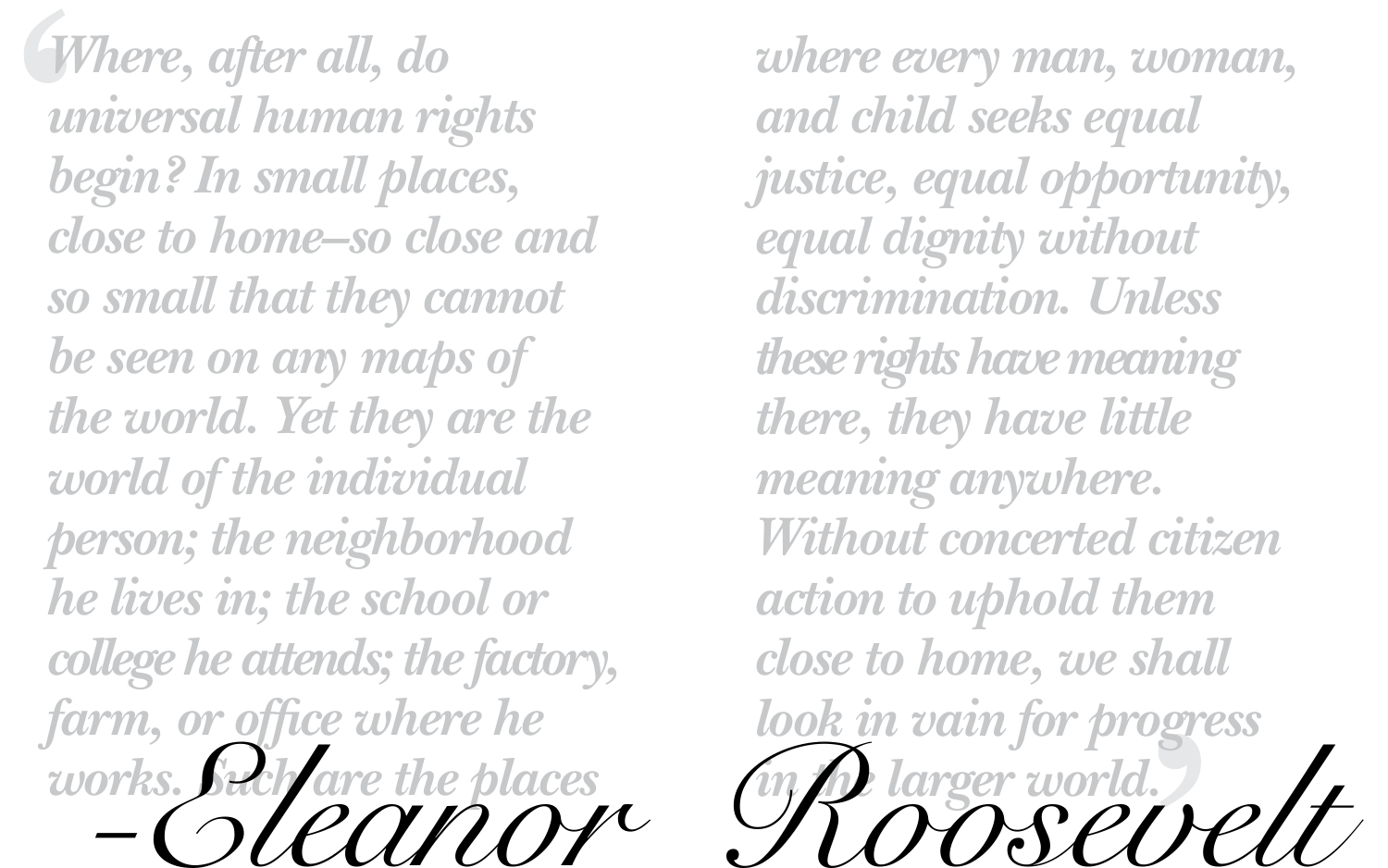## CITY OF PITTSBURGH HUMAN RIGHTS PROCLAMATION

*Whereas,* the United Nations passed a resolution proclaiming the year commencing on December 10, 2008 the international year of human rights learning, spurring a movement devoted to increasing awareness about human rights violations and promoting education about human rights issues; and,

*Whereas,* one such initiative that resulted from the United Nations' resolution is the "human rights city" project that aims to develop "human rights cities" throughout the world in an attempt to build infrastructure for racial justice, conflict prevention, human security, sustainable development, and create a place for active civic engagement at the local, national, and global level; and,

*Whereas,* a human rights city is one whose residents and local authorities, through on-going discussions and creative exchanges of ideas, come to understand that human rights, when widely known as a way of life, assist in identifying the issues and informs the actions in the community, for meaningful, positive economic and social change; and, *Whereas,* as a human rights city, Pittsburgh will be joining other human rights cities around the world in working to provide leadership and advocacy to secure, protect, and promote human rights for all people; and,

*Whereas,* being a human rights city makes it a model for communities in the U.S. And around the world to witness practical ways the human rights framework can make every citizen a partner of sustainable change; and,

*Wheras,* locally, the racial justice through human rights program of the American Friends Service Committee PA, has partnered with Pittsburgh Cares, Pittsburgh Young Leaders Academy to create a curriculum to educate youth about racial justice and human rights issues. This group of dedicated individuals has been leading the way on human rights issues;

Now, therefore be it resolved that the council of the City of Pittsburgh does hereby affirm its commitment to human rights by declaring Pittsburgh a "human rights city."

*Passed in council on Tuesday, April 6, 2011.*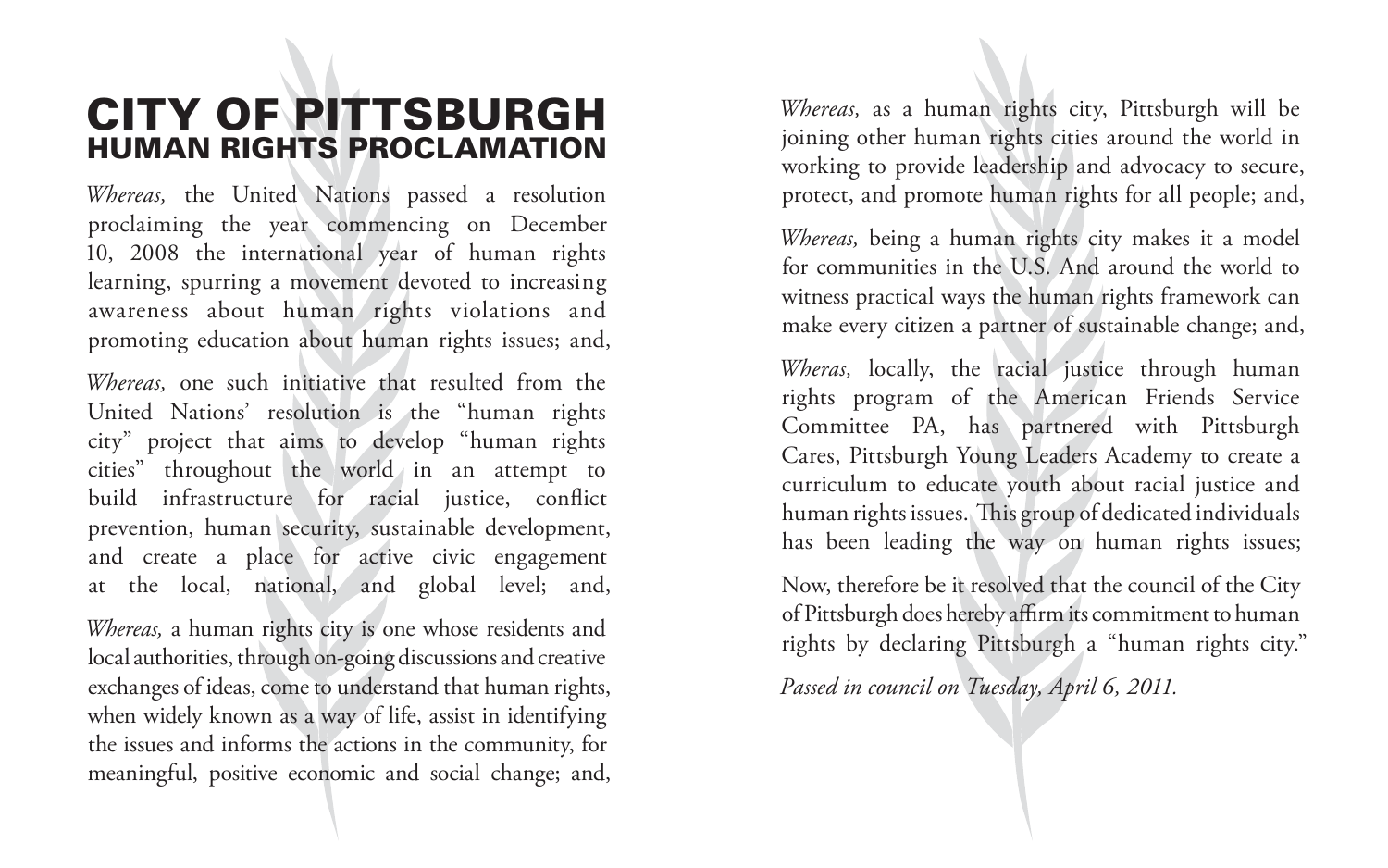**On December 10, 1948** the General Assembly of the United Nations adopted and proclaimed the Universal Declaration of Human Rights the full text of which ap- pears in the following pages. Following this historic act the Assembly called upon all Member countries to pub- licize the text of the Declaration and "to cause it to be disseminated, displayed, read and expounded principally in schools and other educational institutions, without distinction based on the political status of countries or territories." **6. December 10, 1948** the General Assem-

These rights belong to you. Familiarize yourself with them. Help to promote and defend them for yourself as well as for your fellow human beings. que se presuma su inocencia mientras no se pruebe su These rights

# ARTICLE SUMMARY

**1.** Everyone is free and we should all be treated in the same way.

**2.** Everyone is equal despite differences in skin colour, sex, religion, language for example.

**3.** Everyone has the right to life and to live in freedom and safety.

**4.** No one has the right to treat you as a slave nor should you make anyone your slave.

**5.** No one has the right to hurt you or to torture you.

**6.** Everyone has the right to be treated equally by the law.

**7.** The law is the same for everyone, it should be applied in the same way to all.

**8.** Everyone has the right to ask for legal help when their rights are not respected.

**9.** No one has the right to imprison you unjustly or expel you from your own country.

**10.** Everyone has the right to a fair and public trial.

**11.** Everyone should be considered innocent until guilt is proved.

**12.** Every one has the right to ask for help if someone tries to harm you, but no-one can enter your home,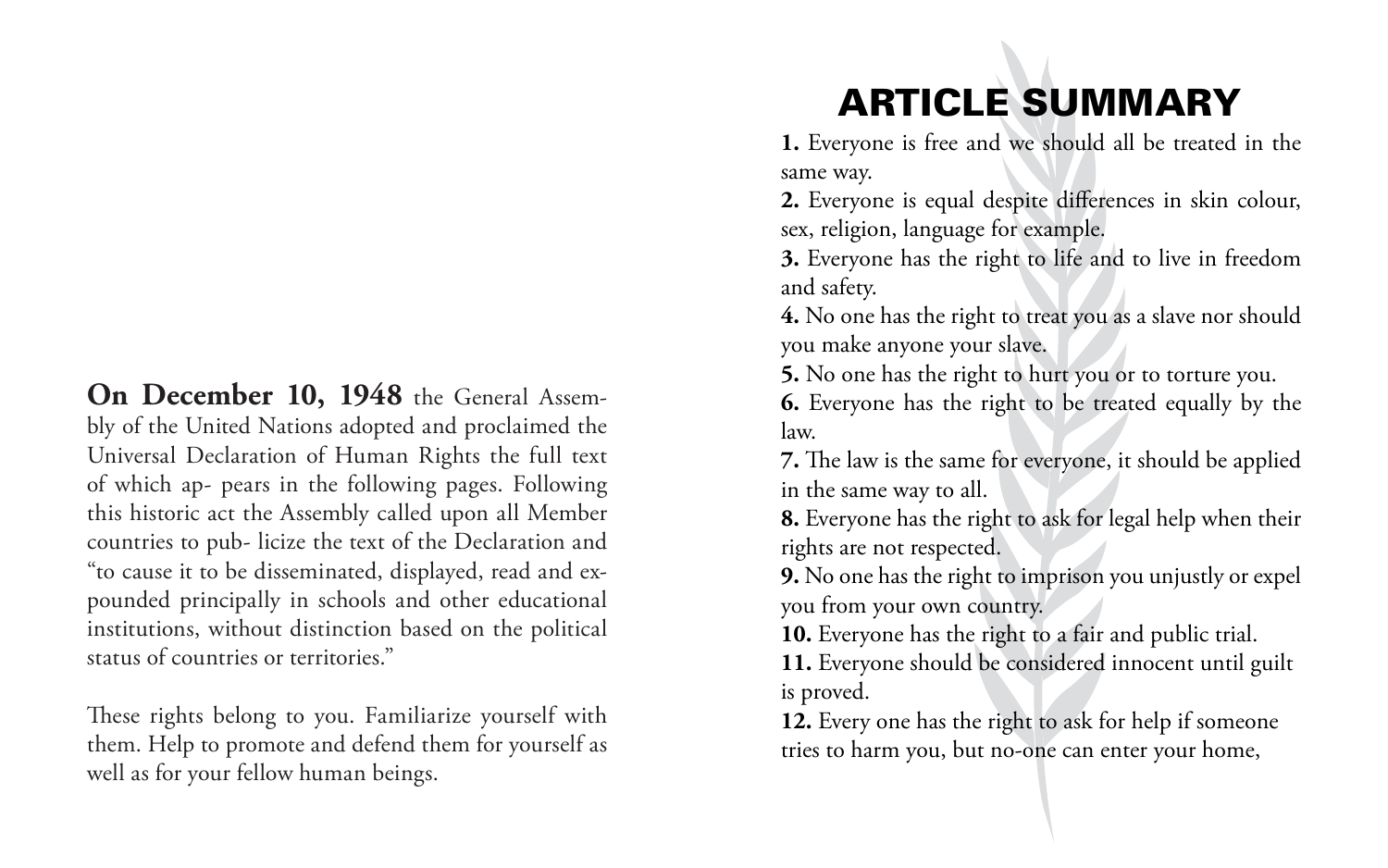open your letters or bother you or your family without<br>a good reason. a good reason.

**13.** Everyone has the right to travel as they wish.

14. Everyone has the right to go to another country and ask for protection if they are being persecuted or are in<br>danger of being persecuted. danger of being persecuted.

**15.** Everyone has the right to belong to a country. No one has the right to prevent you from belonging to another country if you wish to.

**16.** Everyone has the right to marry and have a family.

17. Everyone has the right to own property and possessions. **29. 29. 29. 29.** *29. 29. <i>29.* **<b>***29. <b><i>29.* 

18. Everyone has the right to practise and observe all aspects of their own religion and change their religion if they want to.

**19.** Everyone has the right to say what they think and to give and receive information.

**20.** Everyone has the right to take part in meetings and to join associations in a peaceful way.

**21.** Everyone has the right to help choose and take part in the government of their country.

**22.** Everyone has the right to social security and to opportunities to develop their skills.

**23.** Everyone has the right to work for a fair wage in a safe environment and to join a trade union.

**24.** Everyone has the right to rest and leisure.

**25.** Everyone has the right to an adequate standard of living and medical help if they are ill.

**26.** Everyone has the right to go to school.

**27.** Everyone has the right to share in their community's cultural life.

**28.** Everyone must respect the 'social order' that is necessary for all these rights to be available.

**29.** Everyone must respect the rights of others, the community and public property.

**30.** No one has the right to take away any of the rights in this declaration.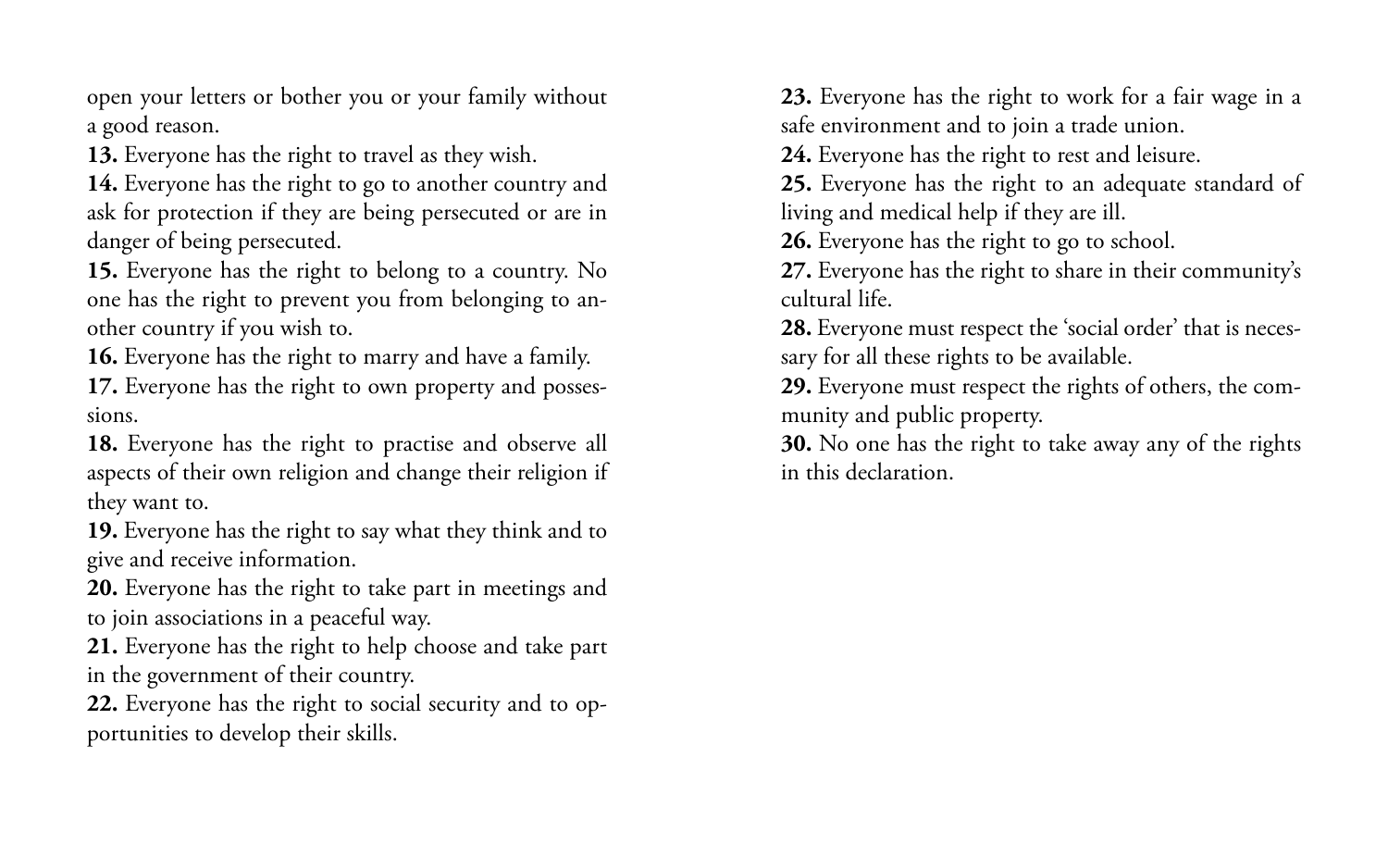# PREAMBLE

*Whereas* recognition of the inherent dignity and of the equal and inalienable rights of all members of the human family is the foundation of freedom, justice and peace in the world,

*Whereas* disregard and contempt for human rights have resulted in barbarous acts which have outraged the conscience of mankind, and the advent of a world in which human beings shall enjoy freedom of speech and belief and freedom from fear and want has been proclaimed as the highest aspiration of the common people,

*Whereas* it is essential, if man is not to be compelled to have recourse, as a last resort, to rebellion against tyranny and oppression, that human rights should be protected by the rule of law,

*Whereas* it is essential to promote the development of friendly relations between nations,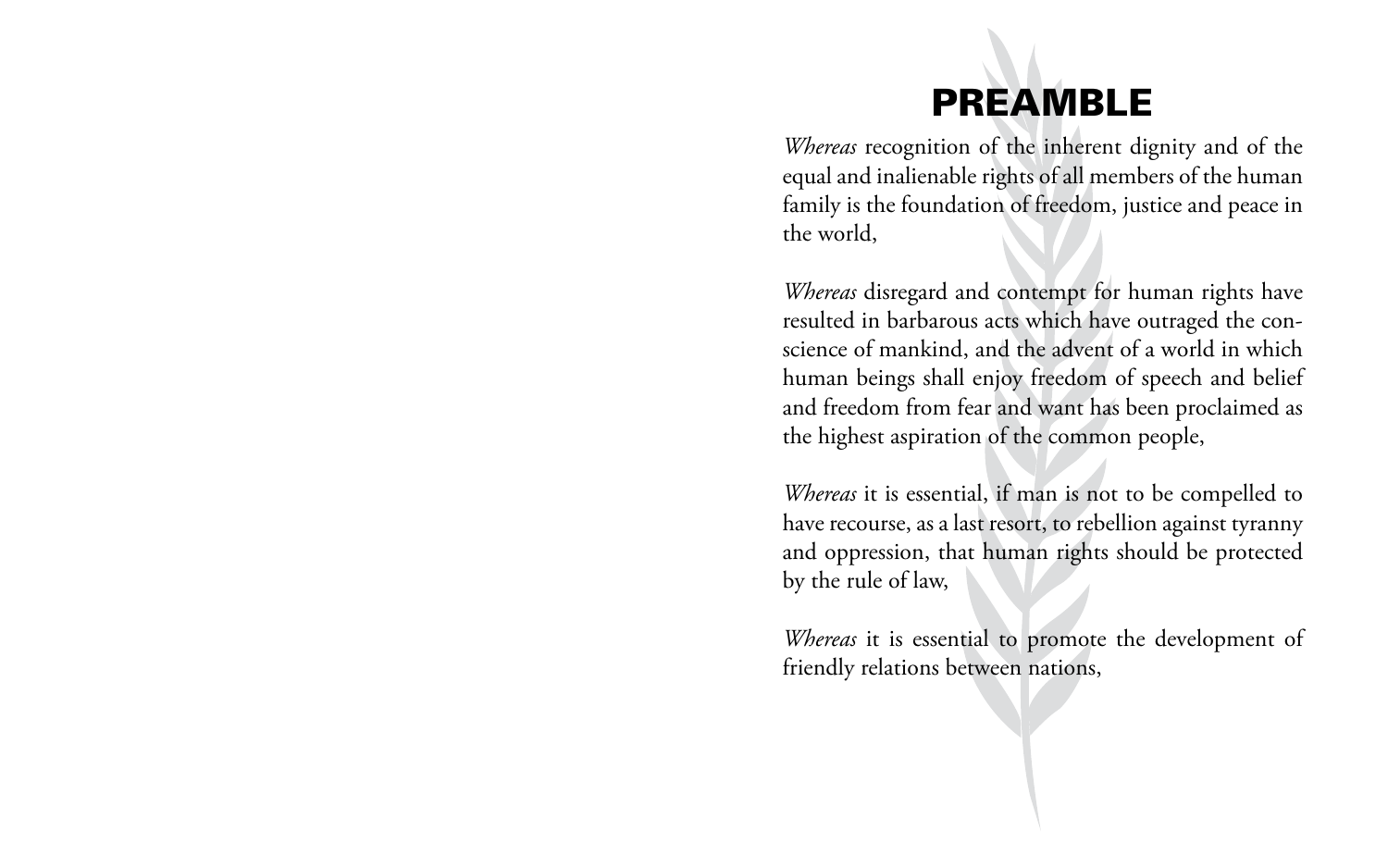*Whereas* the peoples of the United Nations have in the Charter reaffirmed their faith in fundamental human rights, in the dignity and worth of the human person and in the equal rights of men and women and have determined to promote social progress and better standards of life in larger freedom,

*Whereas* Member States have pledged themselves to achieve, in co-operation with the United Nations, the promotion of universal respect for and observance of human rights and fundamental freedoms,

*Whereas* a common understanding of these rights and freedoms is of the greatest importance for the full realization of this pledge,

## Now, Therefore THE GENERAL ASSEMBLY proclaims this UNIVERSAL DECLARATION OF HUMAN RIGHTS

as a common standard of achievement for all peoples and all nations, to the end that every individual and every organ of society, keeping this Declaration constantly in mind, shall strive by teaching and education to promote respect for these rights and freedoms and by progressive measures, national and international, to secure their universal and effective recognition and observance, both among the peoples of Member States themselves and among the peoples of territories under their jurisdiction.

#### **Article 1.**

All human beings are born free and equal in dignity and rights.They are endowed with reason and conscience and should act towards one another in a spirit of brotherhood.

## **Article 2.**

Everyone is entitled to all the rights and freedoms set forth in this Declaration, without distinction of any kind,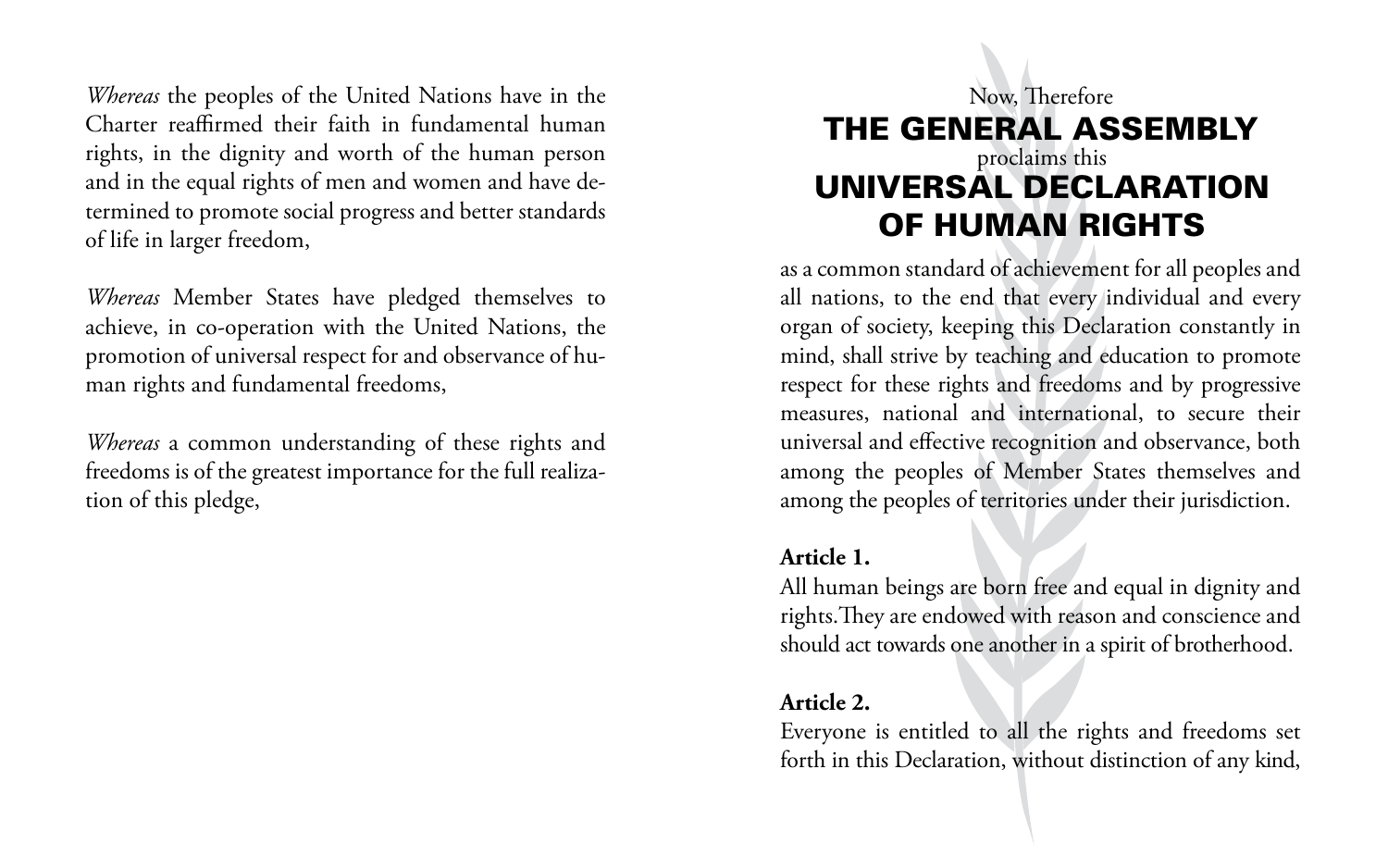such as race, colour, sex, language, religion, political or other opinion, national or social origin, property, birth or other status. Furthermore, no distinction shall be made on the basis of the political, jurisdictional or international status of the country or territory to which a person belongs, whether it be independent, trust, non-self-governing or under any other limitation of sovereignty.

#### **Article 3.**

Everyone has the right to life, liberty and security of person.

## **Article 4.**

No one shall be held in slavery or servitude; slavery and the slave trade shall be prohibited in all their forms.

## **Article 5.**

No one shall be subjected to torture or to cruel, inhuman or degrading treatment or punishment.

## **Article 6.**

Everyone has the right to recognition everywhere as a person before the law.

### **Article 7.**

All are equal before the law and are entitled without any discrimination to equal protection of the law. All are entitled to equal protection against any discrimination in violation of this Declaration and against any incitement to such discrimination.

## **Article 8.**

Everyone has the right to an effective remedy by the competent national tribunals for acts violating the fundamental rights granted him by the constitution or by law.

#### **Article 9.**

No one shall be subjected to arbitrary arrest, detention or exile.

## **Article 10.**

Everyone is entitled in full equality to a fair and public hearing by an independent and impartial tribunal, in the determination of his rights and obligations and of any criminal charge against him.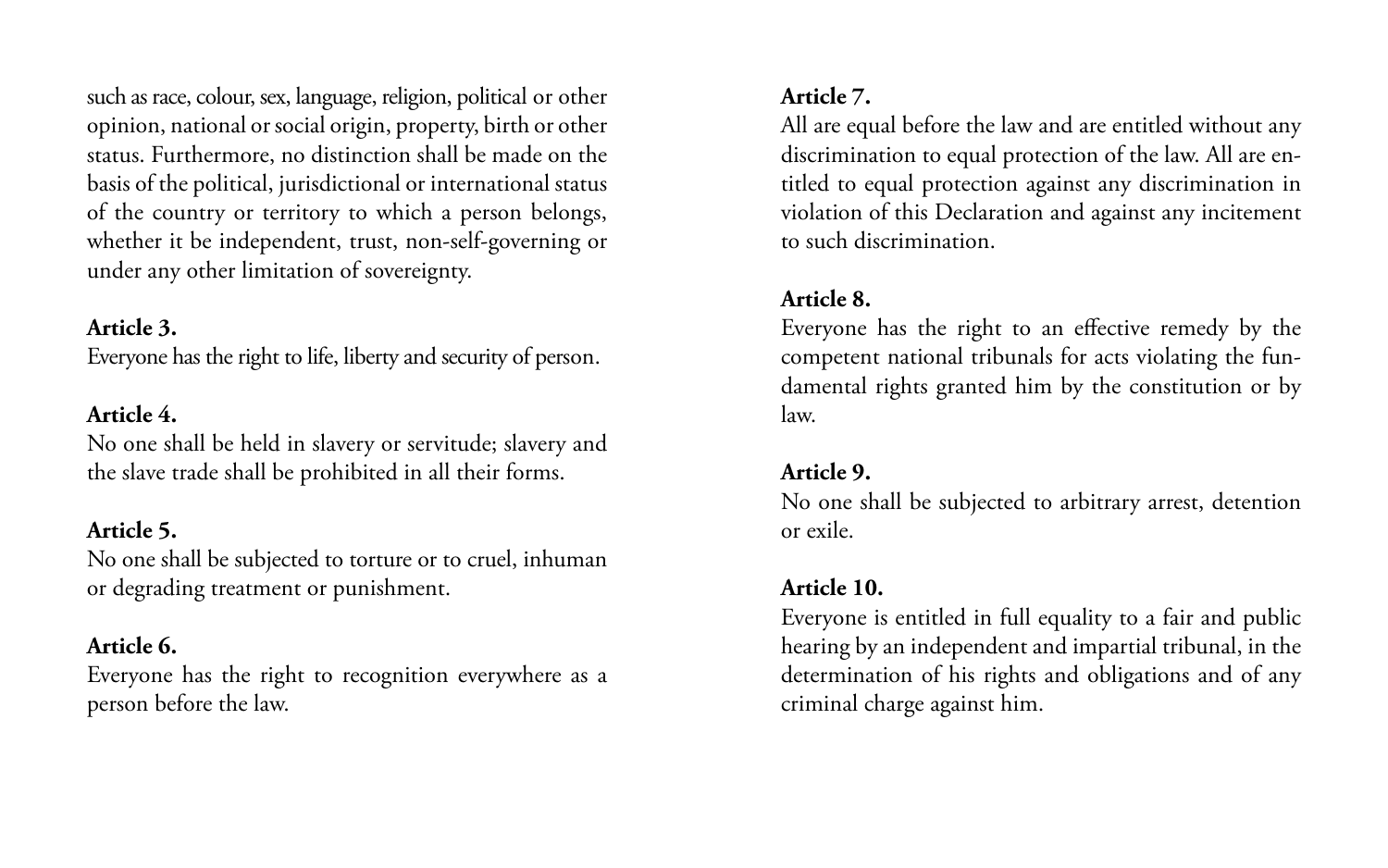## **Article 11.**

**1.** Everyone charged with a penal offence has the right to be presumed innocent until proved guilty according to law in a public trial at which he has had all the guarantees necessary for his defence.

**2.** No one shall be held guilty of any penal offence on account of any act or omission which did not constitute a penal offence, under national or international law, at the time when it was committed. Nor shall a heavier penalty be imposed than the one that was applicable at the time the penal offence was committed.

## **Article 12.**

No one shall be subjected to arbitrary interference with his privacy, family, home or correspondence, nor to attacks upon his honour and reputation. Everyone has the right to the protection of the law against such interference or attacks.

## **Article 13.**

**1.** Everyone has the right to freedom of movement and residence within the borders of each state.

**2.** Everyone has the right to leave any country, including his own, and to return to his country.

## **Article 14.**

**1.** Everyone has the right to seek and to enjoy in other countries asylum from persecution.

**2.** This right may not be invoked in the case of prosecutions genuinely arising from non-political crimes or from acts contrary to the purposes and principles of the United Nations.

## **Article 15.**

**1.** Everyone has the right to a nationality.

**2.** No one shall be arbitrarily deprived of his nationality nor denied the right to change his nationality.

## **Article 16.**

**1.** Men and women of full age, without any limitation due to race, nationality or religion, have the right to marry and to found a family. They are entitled to equal rights as to marriage, during marriage and at its dissolution.

**2.** Marriage shall be entered into only with the free and full consent of the intending spouses.

**3.** The family is the natural and fundamental group unit of society and is entitled to protection by society and the State.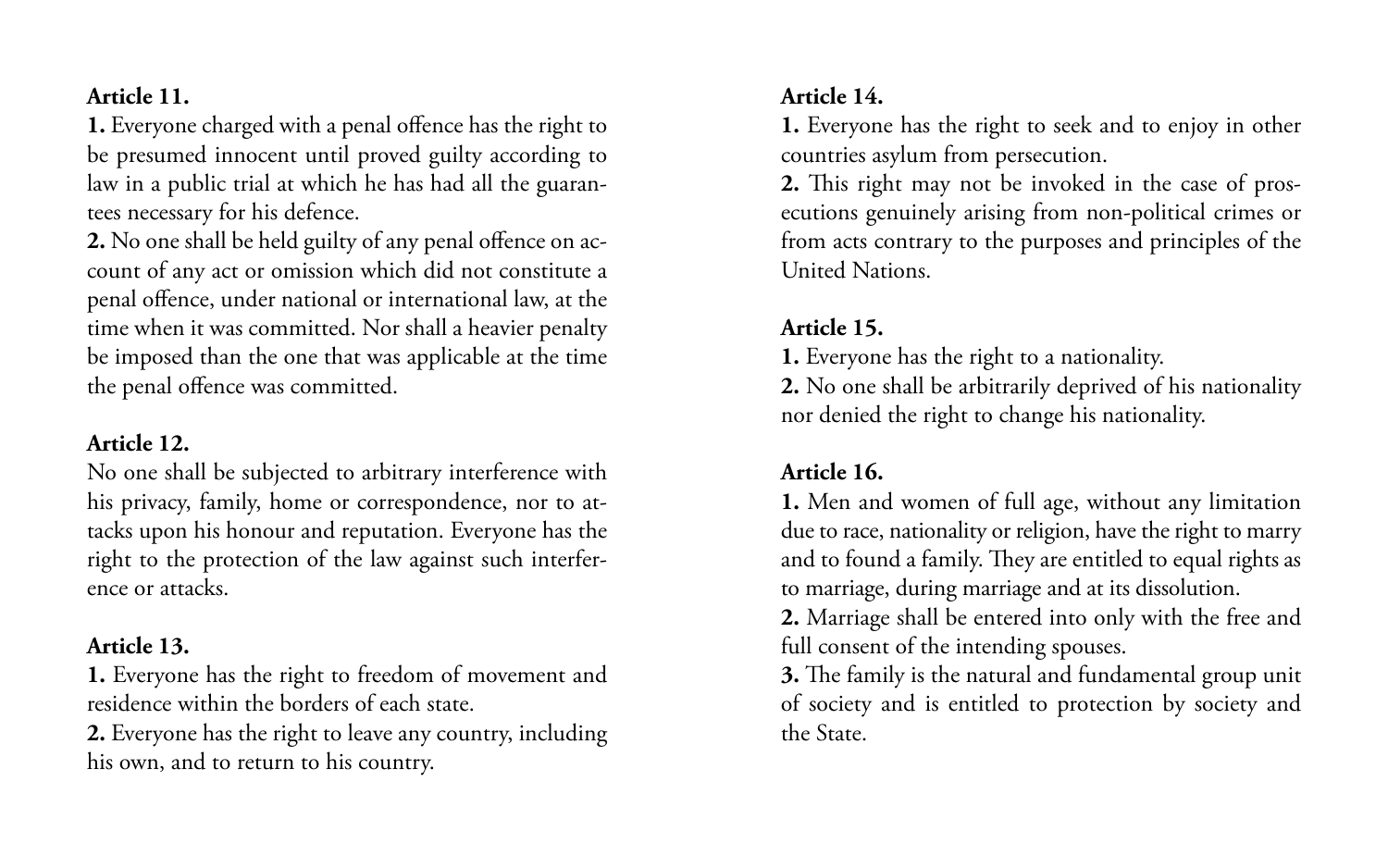## **Article 17.**

**1.** Everyone has the right to own property alone as well as in association with others.

**2.** No one shall be arbitrarily deprived of his property.

## **Article 18.**

Everyone has the right to freedom of thought, conscience and religion; this right includes freedom to change his religion or belief, and freedom, either alone or in community with others and in public or private, to manifest his religion or belief in teaching, practice, worship and observance.

## **Article 19.**

Everyone has the right to freedom of opinion and expression; this right includes freedom to hold opinions without interference and to seek, receive and impart information and ideas through any media and regardless of frontiers.

## **Article 20.**

**1.** Everyone has the right to freedom of peaceful assembly and association.

**2.** No one may be compelled to belong to an association.

## **Article 21.**

**1.** Everyone has the right to take part in the government of his country, directly or through freely chosen representatives.

**2.** Everyone has the right of equal access to public service in his country.

**3.** The will of the people shall be the basis of the authority of government; this will shall be expressed in periodic and genuine elections which shall be by universal and equal suffrage and shall be held by secret vote or by equivalent free voting procedures.

## **Article 22.**

Everyone, as a member of society, has the right to social security and is entitled to realization, through national effort and international co-operation and in accordance with the organization and resources of each State, of the economic, social and cultural rights indispensable for his dignity and the free development of his personality.

## **Article 23.**

**1.** Everyone has the right to work, to free choice of employment, to just and favourable conditions of work and to protection against unemployment.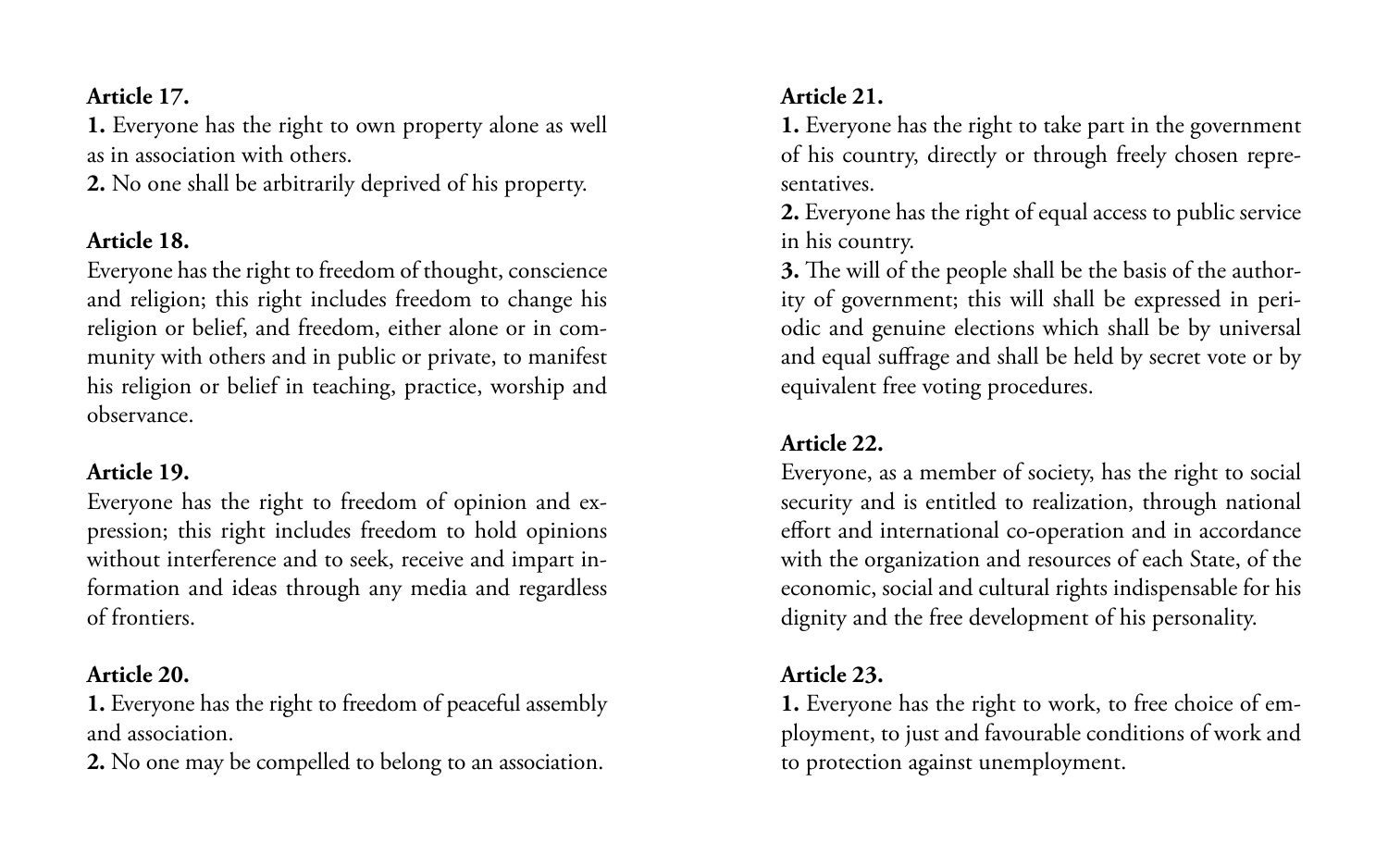**2.** Everyone, without any discrimination, has the right to equal pay for equal work.

**3.** Everyone who works has the right to just and favourable remuneration ensuring for himself and his family an existence worthy of human dignity, and supplemented, if necessary, by other means of social protection.

**4.** Everyone has the right to form and to join trade unions for the protection of his interests.

#### **Article 24.**

Everyone has the right to rest and leisure, including reasonable limitation of working hours and periodic holidays with pay.

## **Article 25.**

**1.** Everyone has the right to a standard of living adequate for the health and well-being of himself and of his family, including food, clothing, housing and medical care and necessary social services, and the right to security in the event of unemployment, sickness, disability, widowhood, old age or other lack of livelihood in circumstances beyond his control.

**2.** Motherhood and childhood are entitled to special care

and assistance. All children, whether born in or out of wedlock, shall enjoy the same social protection.

## **Article 26.**

**1.** Everyone has the right to education. Education shall be free, at least in the elementary and fundamental stages. Elementary education shall be compulsory. Technical and professional education shall be made generally available and higher education shall be equally accessible to all on the basis of merit.

**2.** Education shall be directed to the full development of the human personality and to the strengthening of respect for human rights and fundamental freedoms. It shall promote understanding, tolerance and friendship among all nations, racial or religious groups, and shall further the activities of the United Nations for the maintenance of peace.

**3.** Parents have a prior right to choose the kind of education that shall be given to their children.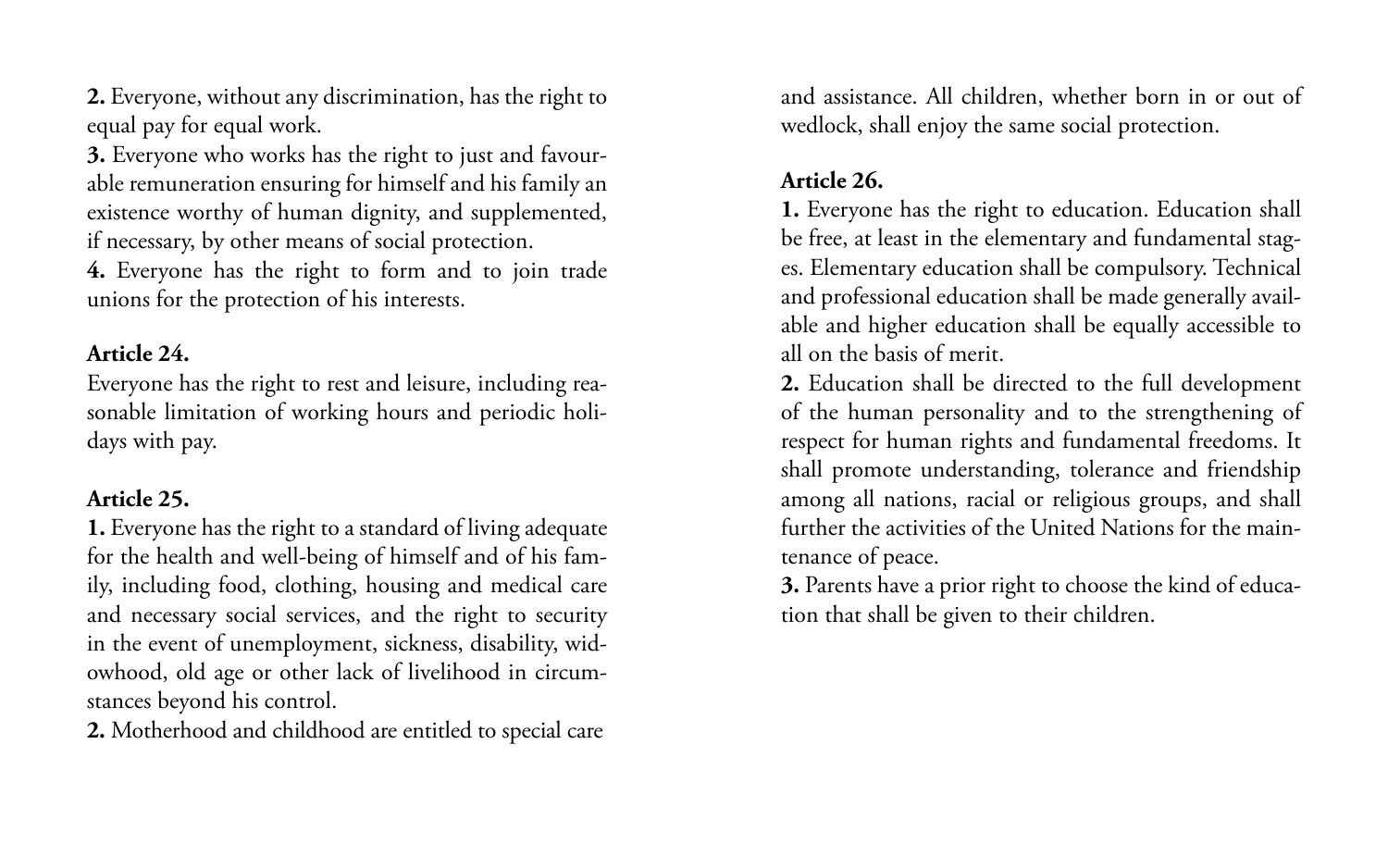### **Article 27.**

**1.** Everyone has the right freely to participate in the cultural life of the community, to enjoy the arts and to share in scientific advancement and its benefits.

**2.** Everyone has the right to the protection of the moral and material interests resulting from any scientific, literary or artistic production of which he is the author.

#### **Article 28.**

Everyone is entitled to a social and international order in which the rights and freedoms set forth in this Declaration can be fully realized.

#### **Article 29.**

**1.** Everyone has duties to the community in which alone the free and full development of his personality is possible.

**2.** In the exercise of his rights and freedoms, everyone shall be subject only to such limitations as are determined by law solely for the purpose of securing due recognition and respect for the rights and freedoms of others and of meeting the just requirements of morality, public order and the general welfare in a democratic society.

**3.** These rights and freedoms may in no case be exercised contrary to the purposes and principles of the United Nations.

## **Article 30.**

Nothing in this Declaration may be interpreted as implying for any State, group or person any right to engage in any activity or to perform any act aimed at the destruction of any of the rights and freedoms set forth herein.